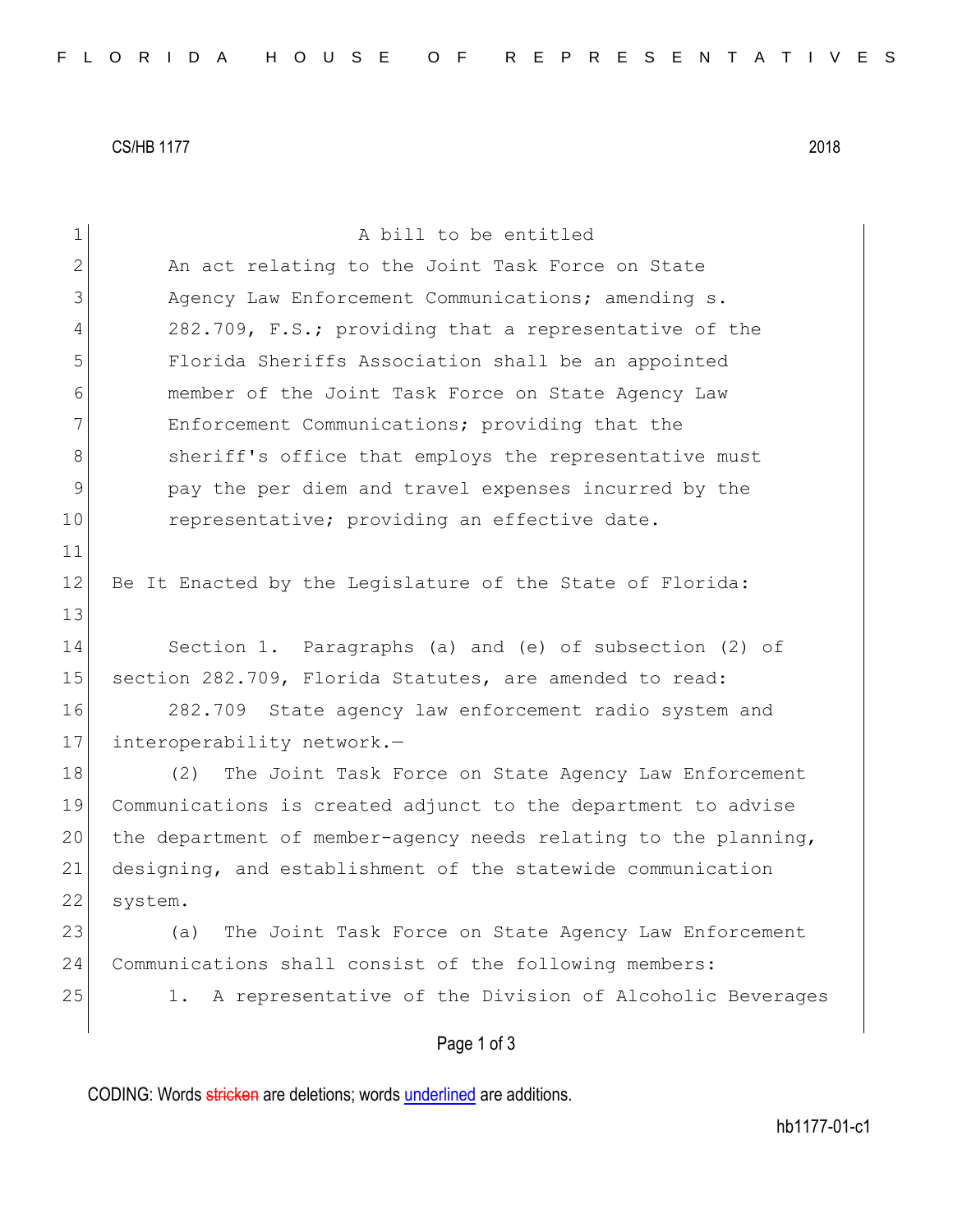## CS/HB 1177 2018

26 and Tobacco of the Department of Business and Professional 27 Regulation who shall be appointed by the secretary of the 28 department.

 2. A representative of the Division of Florida Highway Patrol of the Department of Highway Safety and Motor Vehicles who shall be appointed by the executive director of the department.

33 3. A representative of the Department of Law Enforcement 34 who shall be appointed by the executive director of the 35 department.

36 4. A representative of the Fish and Wildlife Conservation 37 Commission who shall be appointed by the executive director of 38 the commission.

39 5. A representative of the Department of Corrections who 40 shall be appointed by the secretary of the department.

41 6. A representative of the Department of Financial 42 Services who shall be appointed by the Chief Financial Officer.

43 7. A representative of the Department of Agriculture and 44 Consumer Services who shall be appointed by the Commissioner of 45 Agriculture.

46 8. A representative of the Florida Sheriffs Association 47 who shall be appointed by the president of the Florida Sheriffs 48 Association.

49 (e) The per diem and travel expenses incurred by a member 50 of the joint task force who represents a state agency in

## Page 2 of 3

CODING: Words stricken are deletions; words underlined are additions.